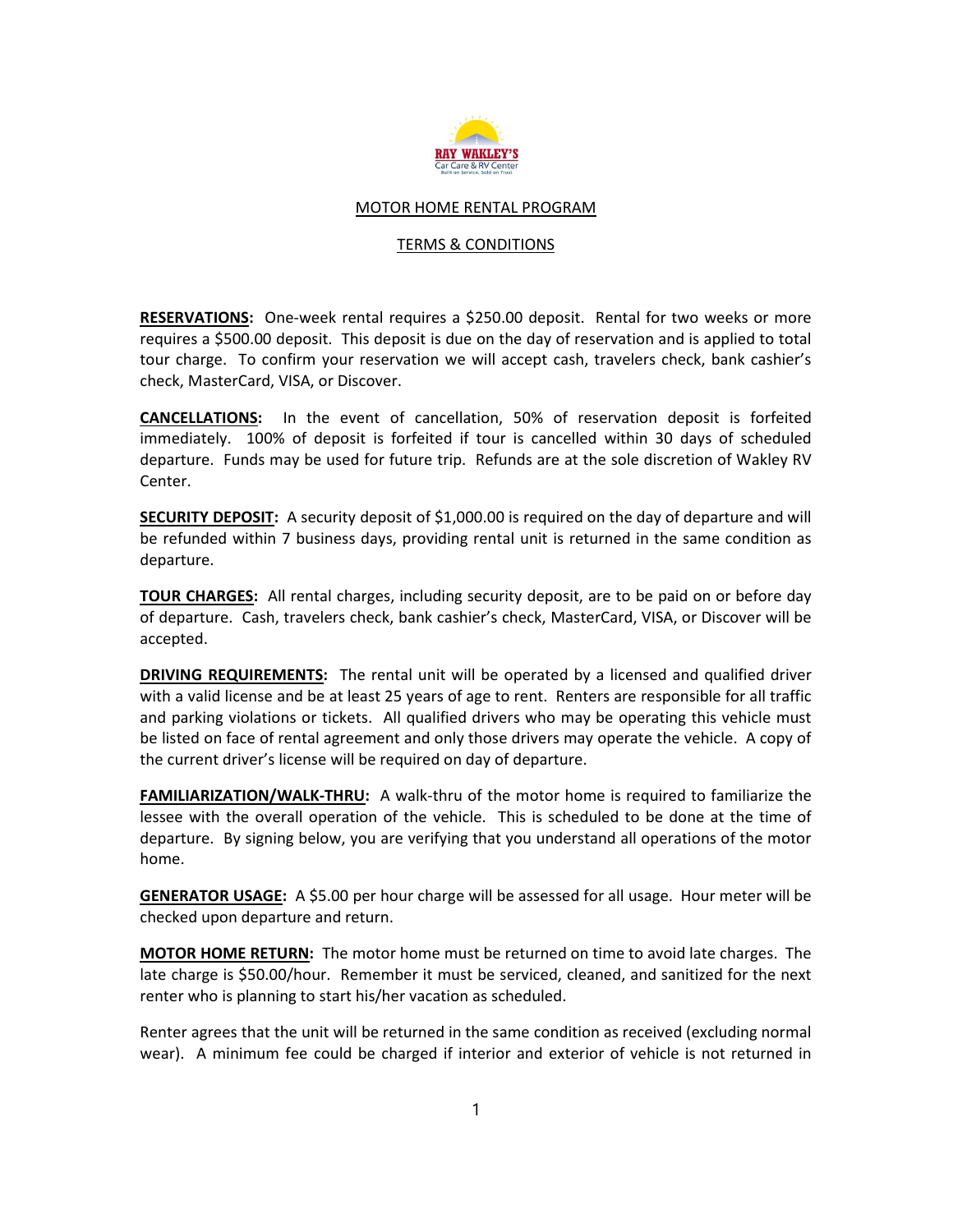respectable condition.

Damage or loss of equipment will be paid by the lessee. Holding tanks are to be dumped and flushed clean; however, we will dump holding tanks and fill propane if you wish for the normal fee.

VACATION INTERRUPTION AND/OR EMERGENCY: If a mechanical breakdown should occur, any repair up to \$50.00 can be done without approval by obtaining a receipt from the repair facility. Money will be reimbursed. All amounts above \$50.00 require authorization by phone from Wakley's RV Center. Refunds will not be made without a receipt. Any breakdown requiring the vehicle to be in a repair center for more than 12 hours, Wakley's agrees to pay expenses of up to \$25.00 per person per day for lodging and \$25.00 per day for transportation if needed. A limit of \$500.00 per tour applies and this plan is not valid in case of an accident. In the event of an accident, you must notify Wakley's RV Center within 24 hours and make a follow-up report in writing for our insurance.

INSURANCE: Ray Wakley's Car Care and RV Center provides comprehensive and collision insurance covering damage to the rental motor home with a \$1,000 deductible per occurrence for which you are responsible. We provide auto liability insurance that is primary and covers bodily injury and property damage at PA state minimum limits of \$15,000/\$30,000 bodily injury liability and \$5,000 property damage liability.

Our insurance company insists that the lessee is at least 25 years of age and requires us to obtain a photocopy of the lessee's driver's license and insurance card. Allowing the vehicle to be operated by an unauthorized driver terminates our liability insurance coverage. It is recommended that you consult with your insurance carrier prior to rental regarding any additional coverage you may need.

TOLLS: Renters are responsible for all tolls. Any toll charges not paid by renter and received by Ray Wakley's Car Care and RV Center will incur a \$25 administrative fee plus the price of the toll.

RESTRICTED AREAS: Heading to New York City, motor homes with flammable compressed gas tanks are restricted from entering and exiting New York City via Lincoln and Holland Tunnels and the lower level of the George Washington Staten Island (outer bridge, Bayonne, and Goethals). For further information call 1-800-221-9903 Monday through Friday 10am to 4pm.

Mexico: Vehicles are not permitted into Mexico without prior approval. Entry in Mexico without authorization and proper insurance could subject vehicle and contents to impoundment.

Canada: Prior authorization must be given before entering Canada. A special insurance card must be given to lessee before departing from Wakley's RV Center.

RAY WAKLEY'S RV CENTER reserves the right to substitute motor homes of like model and age.